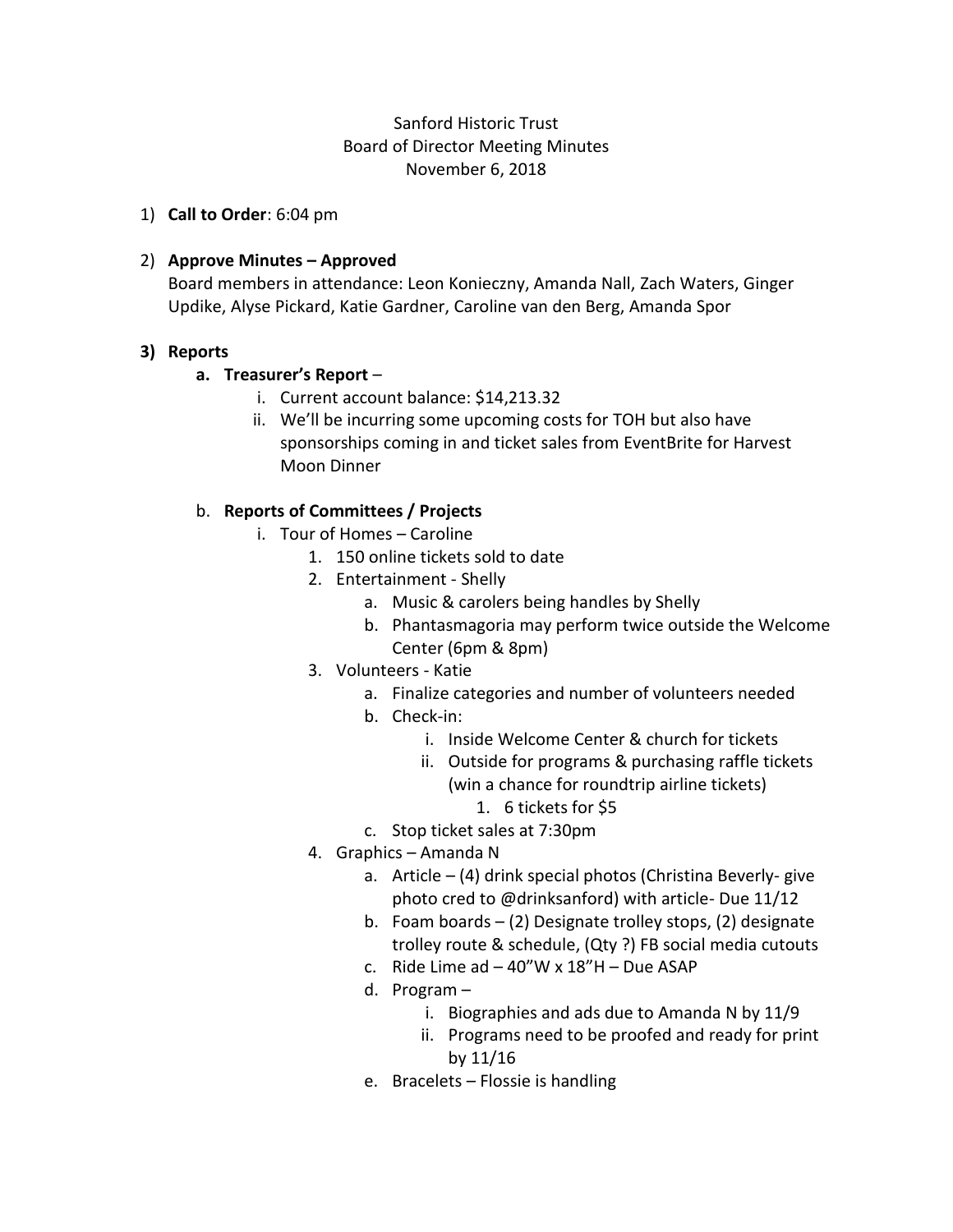- f. Drink Specials table tents Use descriptions from article & print 4 for each location
- g. Lanyards (150) VOLUNTEER lanyards & (Qty TBD) DIRECTOR lanyards
- h. Golf cart decals TOH logo & "Official Tour Cart" Qty 12
- 5. Transportation Zach
	- a. Seeking golf carts for day of tour to drive attendees around
- 6. Important upcoming dates:
	- a. Nov 11: Proclamation for 30<sup>th</sup> Year Anniversary of tour at Commission Meeting at City Hall @ 7pm
	- b. Nov 12: TOH Volunteer Meeting at Welcome Center @ 7:15pm
	- c. Nov 26: Last Volunteer Meeting at Welcome Center @ 7:15pm
	- d. Nov 29: Tour for Homeowners @ 5pm
	- e. Dec 2: Breakfast at Leon's morning after TOH Time TBD
- ii. T-shirts see Amanda Nall to pay and receive your shirt
- iii. Membership Committee Katie Gardner
	- 1. No updates
- iv. Lampposts Project Mike Lennon
	- 1. Actively taking care of lampposts with help of volunteers
- v. 2019 Calendars
	- 1. Will be available Small Business Saturday (11/24)
	- 2. Also providing at next Membership meeting
- vi. Harvest Dinner
	- 1. Scheduling a meeting to regroup
	- 2. Everything has been paid
	- 3. Waiting for check from EventBrite
- vii. Future Speakers
	- 1. November Airbnb Katie Gardner
		- a. Hosting at Higgins House with food & drink reception
		- b. Katie will be providing questions to panel speakers prior to event
- viii. Elections Committee Alyse Pickard
	- 1. Slate is completed for Nov 15 voting
	- 2. Absentee voting is allowed but need to be delivered to Alyse
	- 3. New positions start January 1
	- ix. Porchfest 2019 Amanda S & Amanda N
		- a. No updates

## **4) New Business**

- i. HPO and City of Sanford
	- 1. City is currently advertising the position